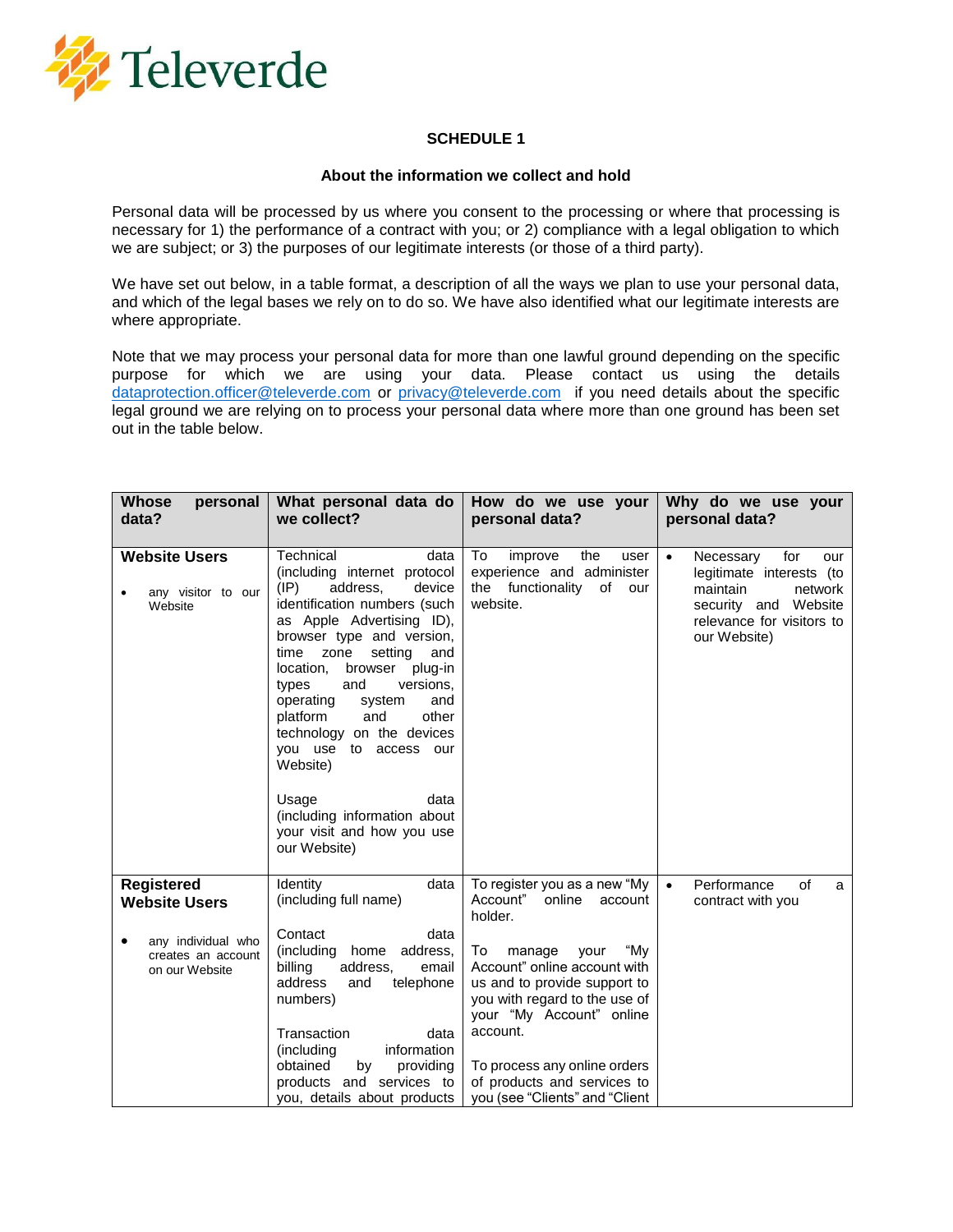

| <b>Whose</b><br>personal<br>data?                                                                                                       | What personal data do<br>we collect?                                                                                                                                                                                                                                                                                                                                                                                                                                                                                                                             | How do we use your<br>personal data?                                                                                                                                                                                                                                                                                                                                                                                                                                                                                                                                                                                                                                                                                                                                                                                                                                              | Why do we use your<br>personal data?                                                                                                                                                                                                                                                                                                                                |
|-----------------------------------------------------------------------------------------------------------------------------------------|------------------------------------------------------------------------------------------------------------------------------------------------------------------------------------------------------------------------------------------------------------------------------------------------------------------------------------------------------------------------------------------------------------------------------------------------------------------------------------------------------------------------------------------------------------------|-----------------------------------------------------------------------------------------------------------------------------------------------------------------------------------------------------------------------------------------------------------------------------------------------------------------------------------------------------------------------------------------------------------------------------------------------------------------------------------------------------------------------------------------------------------------------------------------------------------------------------------------------------------------------------------------------------------------------------------------------------------------------------------------------------------------------------------------------------------------------------------|---------------------------------------------------------------------------------------------------------------------------------------------------------------------------------------------------------------------------------------------------------------------------------------------------------------------------------------------------------------------|
|                                                                                                                                         | and services provided by us<br>to you, details of payments to<br>and from you, and other<br>details of our interactions<br>including<br>correspondence<br>and conversations)<br>Financial<br>data<br>(including bank account or<br>credit card<br>details<br>and<br>payment details)                                                                                                                                                                                                                                                                             | contacts" below for further<br>details)                                                                                                                                                                                                                                                                                                                                                                                                                                                                                                                                                                                                                                                                                                                                                                                                                                           |                                                                                                                                                                                                                                                                                                                                                                     |
| <b>Individual Client</b><br>any sole trader or<br>partner<br>in<br>a<br>traditional or limited<br>partnership who is<br>or was a Client | Identity<br>data<br>(including name and title)<br>Contact<br>data<br>(including business address,<br>email address and telephone<br>numbers)<br>Transaction<br>data<br>information<br>(including<br>obtained<br>by<br>providing<br>products and services to<br>you, details about products<br>and services provided by us<br>to you, details of payments to<br>and from you, and other<br>details of our interactions<br>including<br>correspondence<br>and conversations)<br>Financial<br>data<br>(including<br>bank<br>account<br>details and payment details) | process, provide and<br>To<br>deliver products or services<br>to you including:<br>providing<br>information<br>(a)<br>about our products or<br>services on request;<br>(b)<br>negotiating,<br>entering<br>into, performing and<br>enforcing<br>a<br>contract<br>with you;<br>(c)<br>carrying<br>out<br>our<br>services<br>and/or<br>providing our products,<br>including<br>marketing<br>products<br>your<br>or<br>services to a Prospect<br>on your behalf;<br>(d)<br>managing<br>payments,<br>fees and charges, and<br>collecting<br>and<br>recovering<br>money<br>owed to us:<br>dealing with any client<br>(e)<br>complaints<br>and<br>receiving feedback;<br>corresponding with you<br>(f)<br>in connection with our<br>products or services.<br>To manage our relationship<br>with you.<br>To notify you about changes<br>to our terms and conditions<br>or privacy notice. | Performance<br>of<br>$\bullet$<br>a<br>contract with you<br>Necessary<br>for<br>our<br>$\bullet$<br>legitimate interests (to<br>respond<br>to<br>your<br>correspondence<br>with<br>us, to keep our records<br>up to date, to recover<br>debts due to us and to<br>client<br>manage<br>relationships)<br>Necessary to comply<br>$\bullet$<br>with a legal obligation |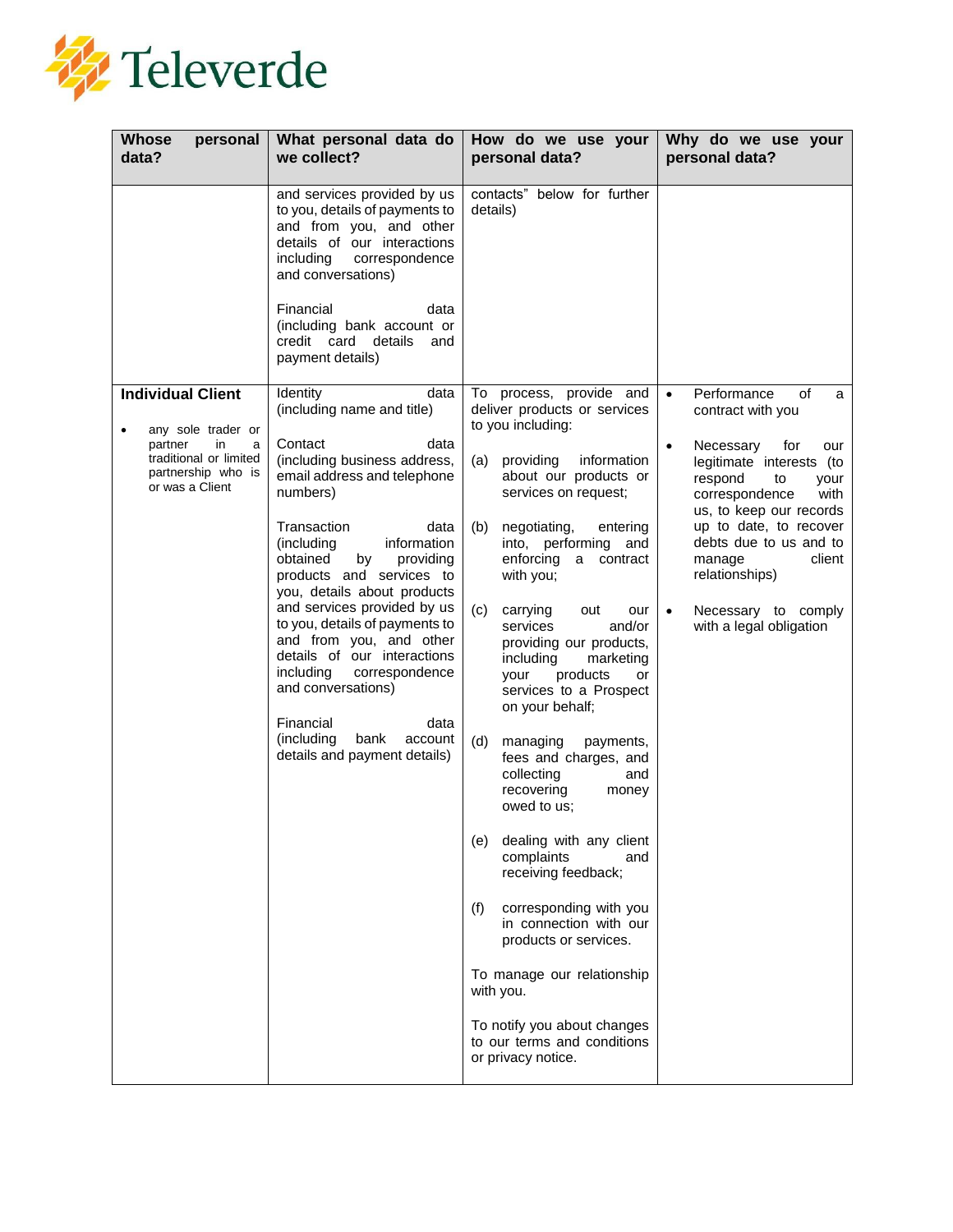

| <b>Whose</b><br>personal<br>data?                                                                                                                    | What personal data do<br>we collect?                                                                                                                                                                                                                                                                                                                                                                                                                        | How do we use your<br>personal data?                                                                                                                                                                                                                                                                                                                                                                                                                                                                                                                                                                                                                                                                  | Why do we use your<br>personal data?                                                                                                                                                                                                                                                                                                                                                                                              |
|------------------------------------------------------------------------------------------------------------------------------------------------------|-------------------------------------------------------------------------------------------------------------------------------------------------------------------------------------------------------------------------------------------------------------------------------------------------------------------------------------------------------------------------------------------------------------------------------------------------------------|-------------------------------------------------------------------------------------------------------------------------------------------------------------------------------------------------------------------------------------------------------------------------------------------------------------------------------------------------------------------------------------------------------------------------------------------------------------------------------------------------------------------------------------------------------------------------------------------------------------------------------------------------------------------------------------------------------|-----------------------------------------------------------------------------------------------------------------------------------------------------------------------------------------------------------------------------------------------------------------------------------------------------------------------------------------------------------------------------------------------------------------------------------|
|                                                                                                                                                      |                                                                                                                                                                                                                                                                                                                                                                                                                                                             | To improve our products and<br>services.                                                                                                                                                                                                                                                                                                                                                                                                                                                                                                                                                                                                                                                              |                                                                                                                                                                                                                                                                                                                                                                                                                                   |
| Individual Client -<br>marketing<br>any sole trader or<br>٠<br>partner<br>in<br>a<br>traditional or limited<br>partnership who is<br>or was a Client | Marketing<br>and<br>communications<br>data<br>(including your preferences<br>in receiving marketing from<br>us and your communication<br>preferences)                                                                                                                                                                                                                                                                                                       | To provide you with direct<br>marketing<br>about<br>our<br>products and services.<br>To send you notifications,<br>offers.<br>surveys<br>and<br>promotions.                                                                                                                                                                                                                                                                                                                                                                                                                                                                                                                                           | $\bullet$<br>Electronic marketing:<br>consent<br>for<br>vour<br>electronic<br>communications<br>$\bullet$<br>Postal or telephone<br>marketing:<br>necessary<br>legitimate<br>for<br>our<br>interests<br>(to<br>pursue<br>direct marketing of our<br>business, products and<br>services) for postal or<br>telephone<br>marketing<br>(subject to any relevant<br>local laws which may<br>require your consent to<br>such marketing) |
| <b>Client contacts</b><br>any contact person<br>or representative of<br>an existing or former<br>corporate Client                                    | Identity<br>data<br>(including full name and title)<br>Contact<br>data<br>(including business address,<br>email address and telephone<br>numbers)<br>Employment<br>data<br>(including job title and role,<br>credentials)<br>Transaction<br>data<br>(including<br>information<br>obtained<br>providing<br>by<br>products and services to<br>your organization and other<br>details of our interactions<br>including<br>correspondence<br>and conversations) | To<br>process, provide and<br>deliver products or services<br>to<br>your<br>organization<br>including:<br>information<br>(a)<br>providing<br>about our products or<br>services on request;<br>(b)<br>negotiating,<br>entering<br>into, performing and<br>enforcing a contract<br>with your organization;<br>carrying<br>(C)<br>out<br>our<br>and/or<br>services<br>providing our products,<br>including marketing the<br>Client's products and<br>Services to a Prospect<br>on the Client's behalf;<br>(d)<br>managing<br>payments,<br>fees and charges, and<br>collecting<br>and<br>recovering<br>money<br>owed to us;<br>dealing with any client<br>(e)<br>complaints<br>and<br>receiving feedback; | Necessary<br>for<br>$\bullet$<br>our<br>legitimate interests (to<br>perform contracts with<br>our corporate Client, to<br>respond<br>to<br>your<br>correspondence<br>with<br>us, to keep our records<br>up to date, to recover<br>debts due to us and to<br>manage<br>client<br>relationships)                                                                                                                                    |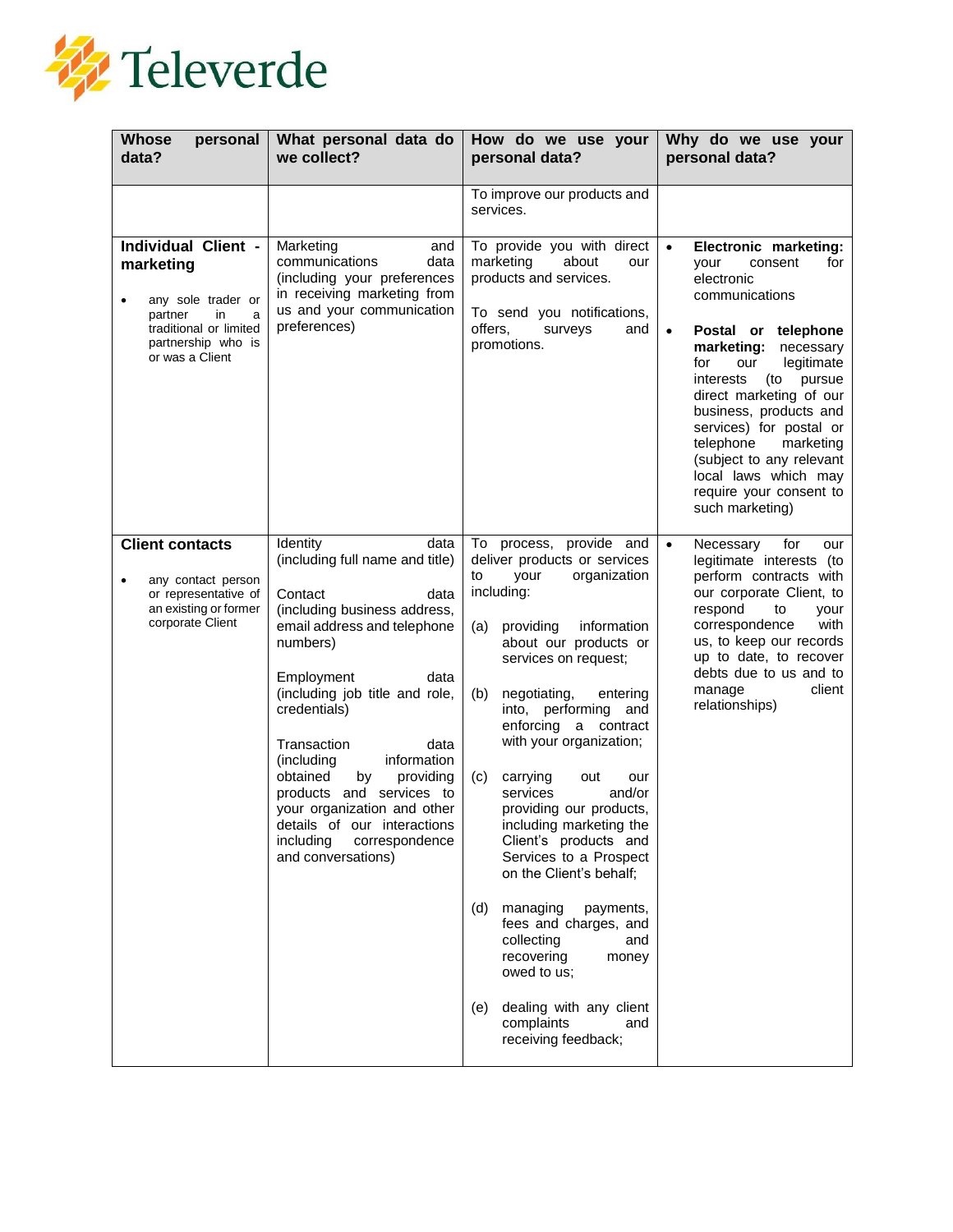

| <b>Whose</b><br>personal<br>data?                                                                                                                                   | What personal data do<br>we collect?                                                                                                                                                                                                                                                                                                                                                                                                                                                                                                                            | How do we use your<br>personal data?                                                                                                                                                                                                                                                                                                                                                                                                                                                                                                                                                      | Why do we use your<br>personal data?                                                                                                                                                                                                                                                                                                                                                                                                                                                                                                                                                                                                                    |
|---------------------------------------------------------------------------------------------------------------------------------------------------------------------|-----------------------------------------------------------------------------------------------------------------------------------------------------------------------------------------------------------------------------------------------------------------------------------------------------------------------------------------------------------------------------------------------------------------------------------------------------------------------------------------------------------------------------------------------------------------|-------------------------------------------------------------------------------------------------------------------------------------------------------------------------------------------------------------------------------------------------------------------------------------------------------------------------------------------------------------------------------------------------------------------------------------------------------------------------------------------------------------------------------------------------------------------------------------------|---------------------------------------------------------------------------------------------------------------------------------------------------------------------------------------------------------------------------------------------------------------------------------------------------------------------------------------------------------------------------------------------------------------------------------------------------------------------------------------------------------------------------------------------------------------------------------------------------------------------------------------------------------|
|                                                                                                                                                                     |                                                                                                                                                                                                                                                                                                                                                                                                                                                                                                                                                                 | corresponding with you<br>(f)<br>in connection with our<br>products or services.<br>To manage our relationship<br>with you as our Client<br>contact.<br>To notify your organization<br>about changes to our terms<br>and conditions or privacy<br>notice.<br>To improve our products and<br>services.                                                                                                                                                                                                                                                                                     |                                                                                                                                                                                                                                                                                                                                                                                                                                                                                                                                                                                                                                                         |
| Client contacts -<br>marketing<br>any contact person<br>or representative of<br>an existing or former<br>corporate Client                                           | Marketing<br>and<br>data<br>communications<br>(including your preferences<br>in receiving marketing from<br>us and your communication<br>preferences)                                                                                                                                                                                                                                                                                                                                                                                                           | To provide your organization<br>with direct marketing about<br>our products and services.<br>To send your organization<br>notifications,<br>with<br>offers.<br>surveys and promotions.                                                                                                                                                                                                                                                                                                                                                                                                    | All<br>marketing:<br>$\bullet$<br>for<br>Necessary<br>our<br>legitimate interests (to<br>pursue direct marketing<br>of<br>business.<br>our<br>products and services)<br>(subject to any relevant<br>local laws which may<br>require your consent to<br>such marketing)                                                                                                                                                                                                                                                                                                                                                                                  |
| <b>Individual</b><br><b>Prospect</b><br>marketing<br>any sole trader or<br>partner<br>in.<br>a<br>traditional or limited<br>partnership who is<br>or was a Prospect | Identity<br>data<br>(including full name and title)<br>Contact<br>data<br>(including business address,<br>email address and telephone<br>numbers)<br>Employment<br>data<br>(including job title and role,<br>credentials)<br>Marketing<br>and<br>communications<br>data<br>(including your preferences<br>in receiving marketing from<br>us (including marketing from<br>Clients)<br>and<br>your<br>our<br>communication preferences)<br>Profile<br>data<br>(including information about<br>you and your business that<br>we obtain through market<br>research) | To provide you with:<br>direct marketing about<br>(a)<br>products<br>our<br>and<br>services;<br>direct marketing about<br>(b)<br>our Client and<br>our<br>Client's products and<br>services (on behalf of<br>our Client);<br>notifications,<br>offers,<br>(C)<br>surveys<br>and<br>promotions<br>regarding<br>products<br>and<br>our<br>services or our Client's<br>products and services<br>(on behalf of our Client);<br>in each case where we feel<br>that this may be relevant to<br>you (based on our research<br>about<br>you<br>and<br>your<br>business).<br>Provided always that: | Electronic marketing:<br>$\bullet$<br>your consent<br>Postal or telephone<br>$\bullet$<br>marketing:<br>necessary<br>for<br>legitimate<br>our<br>interests<br>pursue<br>(to<br>direct marketing of our<br>business, products and<br>services) (subject to any<br>relevant<br>local<br>laws<br>which may require your<br>consent<br>to<br>such<br>marketing)<br>Postal or telephone<br>marketing: necessary<br>for our relevant Client's<br>legitimate interests (to<br>pursue direct marketing<br>of the Client's business,<br>products and services)<br>(subject to any relevant<br>local laws which may<br>require your consent to<br>such marketing) |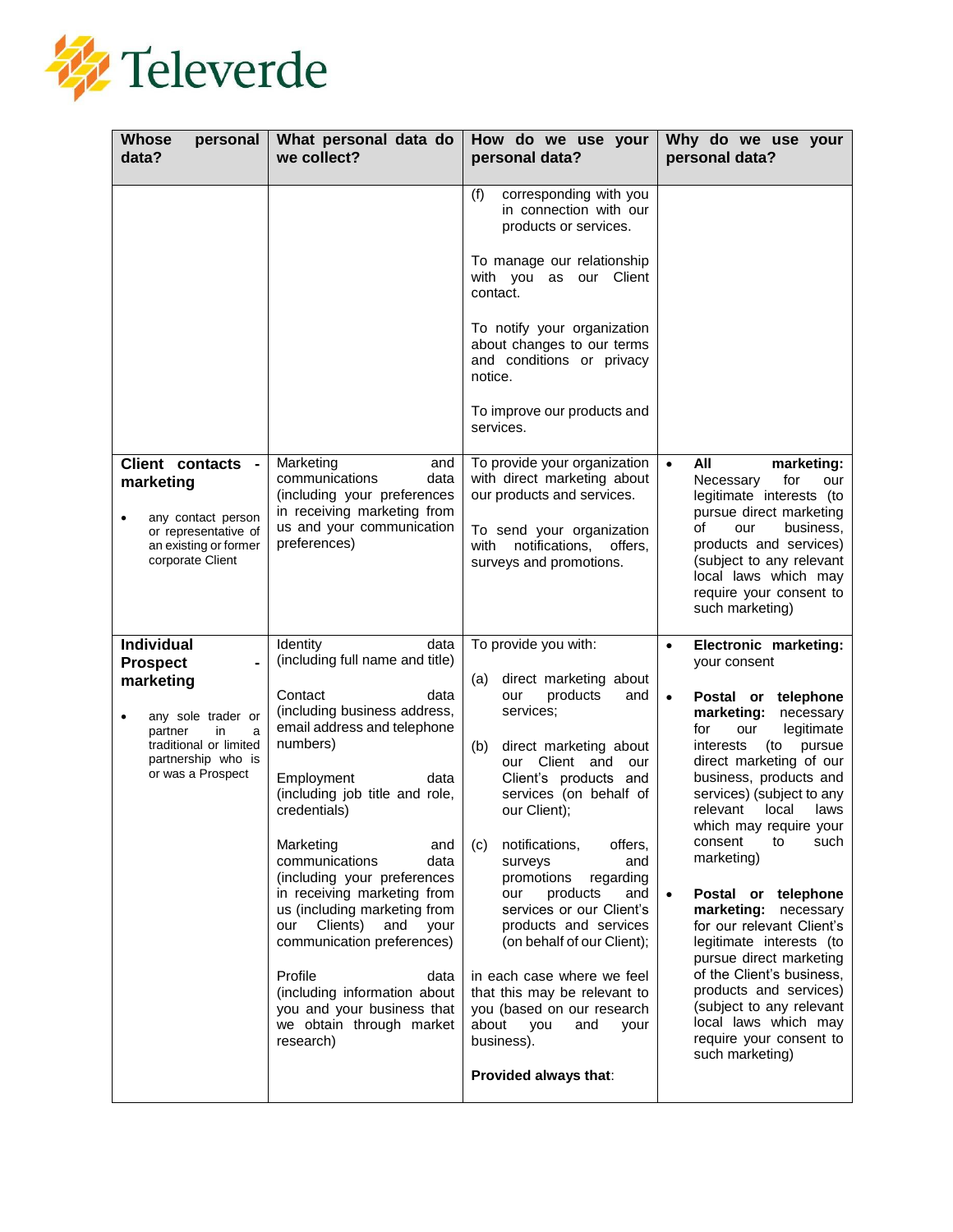

| <b>Whose</b><br>personal<br>data?                                   | What personal data do<br>we collect?                                                                                                                                                                                                                                                                                                                                                                                                                    | How do we use your<br>personal data?                                                                                                                                                                                                                                                                                                                                                                                                                                                                                                         | Why do we use your<br>personal data?                                                                                                                                                                                                                                                                                                                                                                                                                                                                                |
|---------------------------------------------------------------------|---------------------------------------------------------------------------------------------------------------------------------------------------------------------------------------------------------------------------------------------------------------------------------------------------------------------------------------------------------------------------------------------------------------------------------------------------------|----------------------------------------------------------------------------------------------------------------------------------------------------------------------------------------------------------------------------------------------------------------------------------------------------------------------------------------------------------------------------------------------------------------------------------------------------------------------------------------------------------------------------------------------|---------------------------------------------------------------------------------------------------------------------------------------------------------------------------------------------------------------------------------------------------------------------------------------------------------------------------------------------------------------------------------------------------------------------------------------------------------------------------------------------------------------------|
|                                                                     |                                                                                                                                                                                                                                                                                                                                                                                                                                                         | you have not previously<br>(a)<br>opted out of receiving<br>any such marketing-<br>related<br>communications from<br>us or from a specific<br>Client; and<br>(b)<br>constitutes<br>fair<br>ıt<br>processing<br>of<br>your<br>personal data to use<br>your personal data in<br>this manner.                                                                                                                                                                                                                                                   | Necessary<br>for<br>$\bullet$<br>our<br>legitimate interests (to<br>fulfil Client contracts)                                                                                                                                                                                                                                                                                                                                                                                                                        |
| <b>Prospect contacts</b><br>- marketing<br>any contact person       | Identity<br>data<br>(including full name and title)<br>Contact<br>data<br>(including business address,                                                                                                                                                                                                                                                                                                                                                  | To provide your organization<br>with:<br>direct marketing about<br>(a)<br>products<br>our<br>and                                                                                                                                                                                                                                                                                                                                                                                                                                             | All<br>marketing:<br>$\bullet$<br>for<br>Necessary<br>our<br>legitimate interests (to<br>pursue direct marketing<br>of<br>our<br>business.                                                                                                                                                                                                                                                                                                                                                                          |
| or representative of<br>an existing or former<br>corporate Prospect | email address and telephone<br>numbers)<br>Employment<br>data<br>(including job title and role,<br>credentials)<br>Marketing<br>and<br>communications<br>data<br>(including your preferences<br>in receiving marketing from<br>us (including marketing from<br>Clients)<br>our<br>and<br>your<br>communication preferences)<br>Profile<br>data<br>(including information about<br>your organization that we<br>obtain<br>through<br>market<br>research) | services:<br>(b)<br>direct marketing about<br>our Client<br>and<br>our<br>Client's products and<br>services (on behalf of<br>our Client);<br>notifications,<br>offers,<br>(C)<br>surveys<br>and<br>regarding<br>promotions<br>products<br>and<br>our<br>services or our Client's<br>products and services<br>(on behalf of our Client);<br>in each case where we feel<br>that this may be relevant to<br>your organization (based on<br>our research about your<br>organization).<br>Provided always that:<br>you have not previously<br>(a) | products and services)<br>(subject to any relevant<br>local laws which may<br>require your consent to<br>such marketing)<br>All<br>marketing:<br>for<br>necessary<br>our<br>Client's<br>relevant<br>legitimate interests (to<br>pursue direct marketing<br>of the Client's business,<br>products and services)<br>(subject to any relevant<br>local laws which may<br>require your consent to<br>such marketing)<br>Necessary<br>for<br>$\bullet$<br>our<br>legitimate interests<br>(to<br>fulfil Client contracts) |
|                                                                     |                                                                                                                                                                                                                                                                                                                                                                                                                                                         | opted out of receiving<br>any such marketing-<br>related<br>communications<br>from<br>us or from a specific<br>Client; and<br>(b)<br>it<br>constitutes<br>fair<br>processing<br>of<br>your<br>personal data to use                                                                                                                                                                                                                                                                                                                           |                                                                                                                                                                                                                                                                                                                                                                                                                                                                                                                     |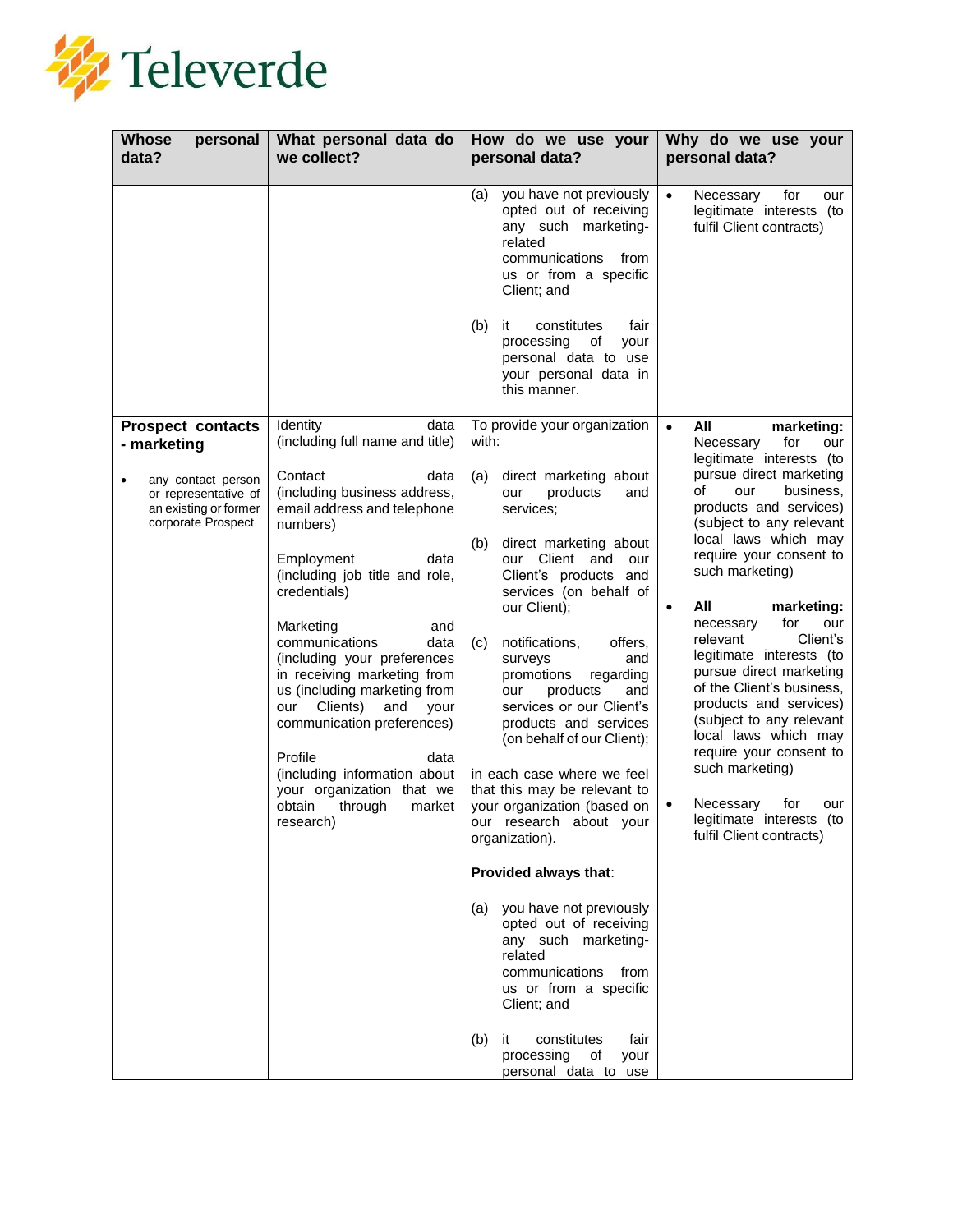

| <b>Whose</b><br>personal<br>data?                                                                                                                                                                                                                                                                                     | What personal data do<br>we collect?                                                                                                                                                                                                                                                                                                                   | How do we use your<br>personal data?                                                                                                                                                                                                                                                                                                                                                                                                    | Why do we use your<br>personal data?                                                                                                                                                                                                                                                                                                                                                                                                                                                                                                                                                                                                                  |
|-----------------------------------------------------------------------------------------------------------------------------------------------------------------------------------------------------------------------------------------------------------------------------------------------------------------------|--------------------------------------------------------------------------------------------------------------------------------------------------------------------------------------------------------------------------------------------------------------------------------------------------------------------------------------------------------|-----------------------------------------------------------------------------------------------------------------------------------------------------------------------------------------------------------------------------------------------------------------------------------------------------------------------------------------------------------------------------------------------------------------------------------------|-------------------------------------------------------------------------------------------------------------------------------------------------------------------------------------------------------------------------------------------------------------------------------------------------------------------------------------------------------------------------------------------------------------------------------------------------------------------------------------------------------------------------------------------------------------------------------------------------------------------------------------------------------|
|                                                                                                                                                                                                                                                                                                                       |                                                                                                                                                                                                                                                                                                                                                        | your personal data in<br>this manner.                                                                                                                                                                                                                                                                                                                                                                                                   |                                                                                                                                                                                                                                                                                                                                                                                                                                                                                                                                                                                                                                                       |
| <b>Individual</b><br><b>Prospects and</b><br><b>Prospect contacts</b><br>- marketing lists                                                                                                                                                                                                                            | Identity<br>data<br>(including full name and title)<br>Contact<br>data<br>(including business address,<br>email address and telephone<br>numbers)<br>Employment<br>data<br>(including job title and role,<br>credentials)<br>Profile<br>data<br>(including information about<br>you or your organization that<br>we obtain through market<br>research) | To provide our Clients with<br>relevant market research<br>To provide our Clients with<br>appropriate marketing lists<br>and other lead-generating<br>services<br>To sell,<br>lease, rent or<br>otherwise disclose personal<br>data relating to individual<br>Prospects<br>Prospect<br>or<br>contacts to our Clients for the<br>purpose of assisting our<br>Clients with identifying and<br>pursuing viable sales and<br>customer leads | <b>Personal</b><br>$\bullet$<br>data<br>obtained directly from<br>an individual Prospect<br>or Prospect contact:<br>your consent<br>Personal<br>data<br>obtained by us from<br>third parties or public<br>sources as part of our<br>market<br>research:<br>for<br>necessary<br>our<br>legitimate interests (to<br>perform a contract with<br>our Clients, to run our<br>business efficiently and<br>profitably, and to pursue<br>commercial<br>our<br>objectives where this<br>does not override your<br>rights and freedoms as<br>a data subject) (subject<br>to any relevant local<br>laws which may require<br>your consent to such<br>processing) |
| <b>Clients</b><br>and<br><b>Prospects</b><br>Including individual<br>Clients<br>and<br>Prospects, as well<br>Client<br>and<br>as<br>Prospect contacts                                                                                                                                                                 | All<br>personal<br>data<br>(in particular transactional<br>and profile data)                                                                                                                                                                                                                                                                           | anonymise<br>To<br>and<br>aggregate relevant personal<br>data for the purposes of<br>market research                                                                                                                                                                                                                                                                                                                                    | Necessary<br>for<br>$\bullet$<br>our<br>legitimate interests (to<br>conduct<br>market<br>for<br>research<br>the<br>purposes of improving<br>our services)                                                                                                                                                                                                                                                                                                                                                                                                                                                                                             |
| <b>Business Contacts</b><br>actual<br>prospective<br>or<br>business<br>contacts,<br>including:<br>staff<br>other<br>or<br>contacts at our third<br>sub-<br>party<br>contractors or our<br>third party suppliers<br>(including<br>professional<br>advisors)<br>individuals<br>or<br>$\bullet$<br>representatives<br>οf | Identity<br>data<br>(including full name and title)<br>Contact<br>data<br>(including business address,<br>email address and telephone<br>numbers)<br>Employment<br>(including job title and role,<br>employer, credentials)<br>Transaction<br>data<br>(including<br>details<br>about<br>products<br>and<br>services<br>provided by you (or your        | To manage our business<br>relationships with suppliers<br>sub-contractors.<br>and<br>professional<br>advisors,<br>regulatory authorities, public<br>authorities and others, which<br>will include:<br>(a) seeking or maintaining<br>business relationships with<br>organizations,<br>various<br>including accreditation and<br>regulatory authorities;<br>(b) assessing the suitability<br>of any existing or potential                 | Performance<br>of<br>$\bullet$<br>a<br>contract with you as a<br>subject<br>data<br>(where<br>relevant)<br>Necessary<br>for<br>$\bullet$<br>our<br>legitimate interests<br>(to<br>perform a contract with<br>your organization<br>or<br>business, to manage<br>third party relationships,<br>to seek supply and sub-<br>contracting<br>arrangements<br>appropriate<br>for<br>our<br>business, to run<br>our                                                                                                                                                                                                                                           |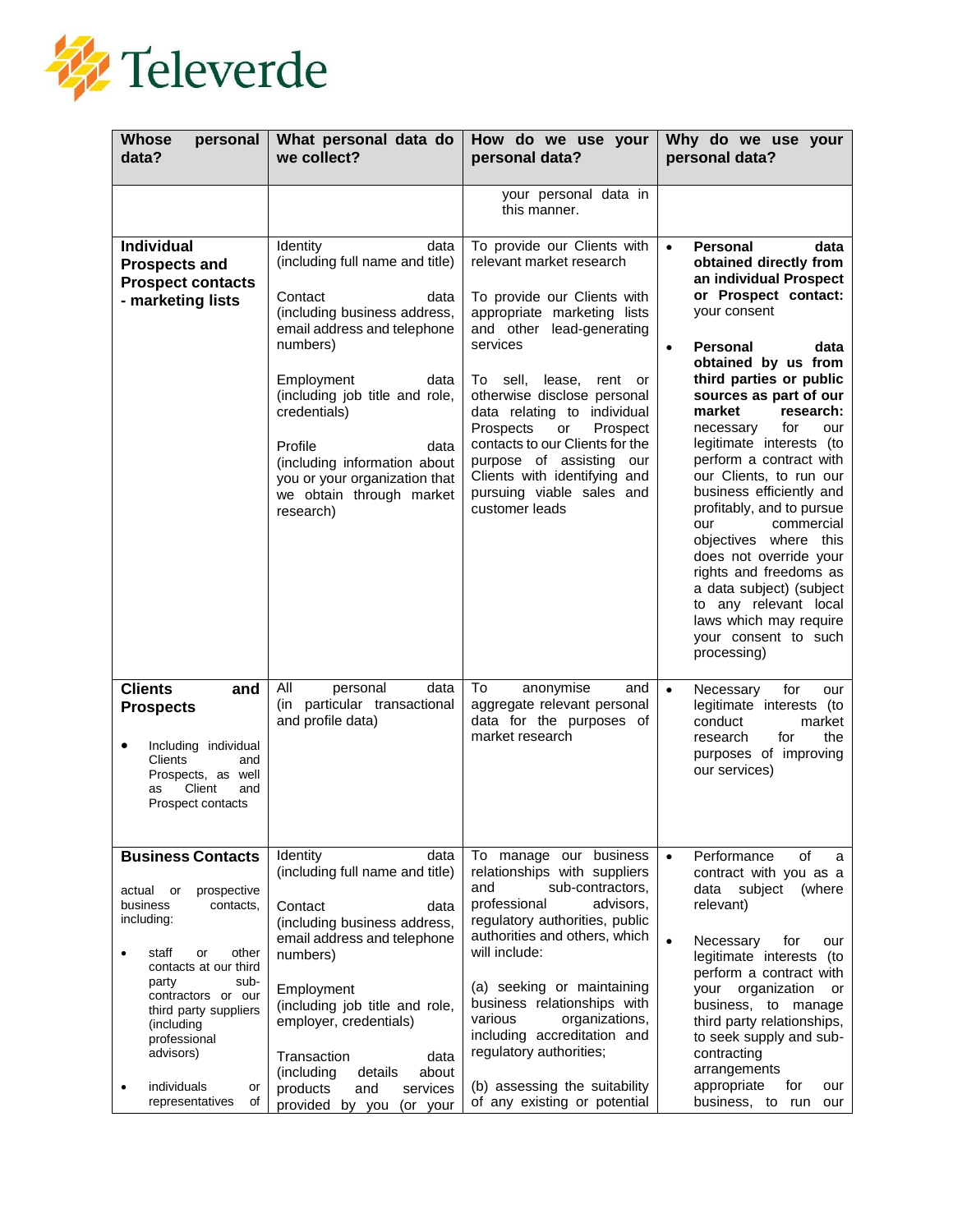

| <b>Whose</b><br>personal<br>data?                                                                                                                                                        | What personal data do<br>we collect?                                                                                                                                                                                                                                                                                                | How do we use your<br>personal data?                                                                                                                                                                                                                                                                                                                                                                                                                                                                                                                                                                                                                                                                                                                                                                                                | Why do we use your<br>personal data?                                                                                                                                                                                                             |
|------------------------------------------------------------------------------------------------------------------------------------------------------------------------------------------|-------------------------------------------------------------------------------------------------------------------------------------------------------------------------------------------------------------------------------------------------------------------------------------------------------------------------------------|-------------------------------------------------------------------------------------------------------------------------------------------------------------------------------------------------------------------------------------------------------------------------------------------------------------------------------------------------------------------------------------------------------------------------------------------------------------------------------------------------------------------------------------------------------------------------------------------------------------------------------------------------------------------------------------------------------------------------------------------------------------------------------------------------------------------------------------|--------------------------------------------------------------------------------------------------------------------------------------------------------------------------------------------------------------------------------------------------|
| organizations<br>who<br>have expressed an<br>interest<br>in<br>our<br>business, and<br>anyone else with<br>$\bullet$<br>whom<br>we<br>have<br>contact<br>in.<br>a<br>business<br>context | organization) to us, details of<br>the terms on which you (or<br>organization)<br>your<br>are<br>engaged as a sub-contractor<br>supplier,<br>details<br>or<br>οf<br>payments to and from you<br>(or your organization) and<br>details<br>other<br>οf<br>our<br>interactions<br>including<br>correspondence<br>and<br>conversations) | supplier, sub-contractor or<br>other business relationship;<br>(c) negotiating and entering<br>into appropriate contracts for<br>the supply of goods or<br>services to us (including the<br>sub-contracting of goods or<br>services), carrying out any<br>obligations<br>under<br>such<br>contracts<br>(including<br>obligations of payment) and<br>if necessary enforcing any<br>such contracts;<br>undertaking on-going<br>(d)<br>monitoring and management<br>of our relationship with<br>sub-contractors<br>suppliers,<br>and other professional and<br>business contacts;<br>(e) interacting with other<br>(including<br>organizations<br>partners or sub-contractors<br>in a larger project) in the<br>course of providing products<br>or services to our Clients;<br>(f)<br>investigating<br>any<br>complaints or enquiries. | business efficiently and<br>profitably, to enhance,<br>modify and improve our<br>products and services,<br>and to<br>pursue<br>our<br>commercial objectives<br>where this does not<br>override your rights and<br>freedoms as a data<br>subject) |
| data subject<br>All<br>who contact us by<br>telephone or live<br>chat                                                                                                                    | Identity<br>data<br>(including name)<br>data<br>Contact<br>(including<br>address<br>email<br>and/or telephone number)<br>Correspondence<br>data<br>(including<br>any<br>personal<br>information provided in the<br>course of the telephone call<br>or live chat session)                                                            | To record incoming and<br>outgoing telephone calls and<br>live chat sessions for the<br>purposes of staff training and<br>quality control                                                                                                                                                                                                                                                                                                                                                                                                                                                                                                                                                                                                                                                                                           | for<br>$\bullet$<br>Necessary<br>our<br>legitimate interests (to<br>professional<br>ensure<br>standards during calls<br>and live chat sessions,<br>to train staff accordingly<br>and to ensure quality<br>control of our services)               |
| All data subjects                                                                                                                                                                        | All personal data                                                                                                                                                                                                                                                                                                                   | To comply with a<br>legal<br>obligation (such as any<br>legislation or a court order).<br>protect our privacy,<br>To<br>property or safety or those of<br>a third party and your rights<br>override<br>not<br>do<br>such<br>interests.                                                                                                                                                                                                                                                                                                                                                                                                                                                                                                                                                                                              | Necessary to comply<br>$\bullet$<br>with a legal obligation<br>Necessary<br>for<br>$\bullet$<br>our<br>legitimate interests (to<br>assert our legal rights)                                                                                      |